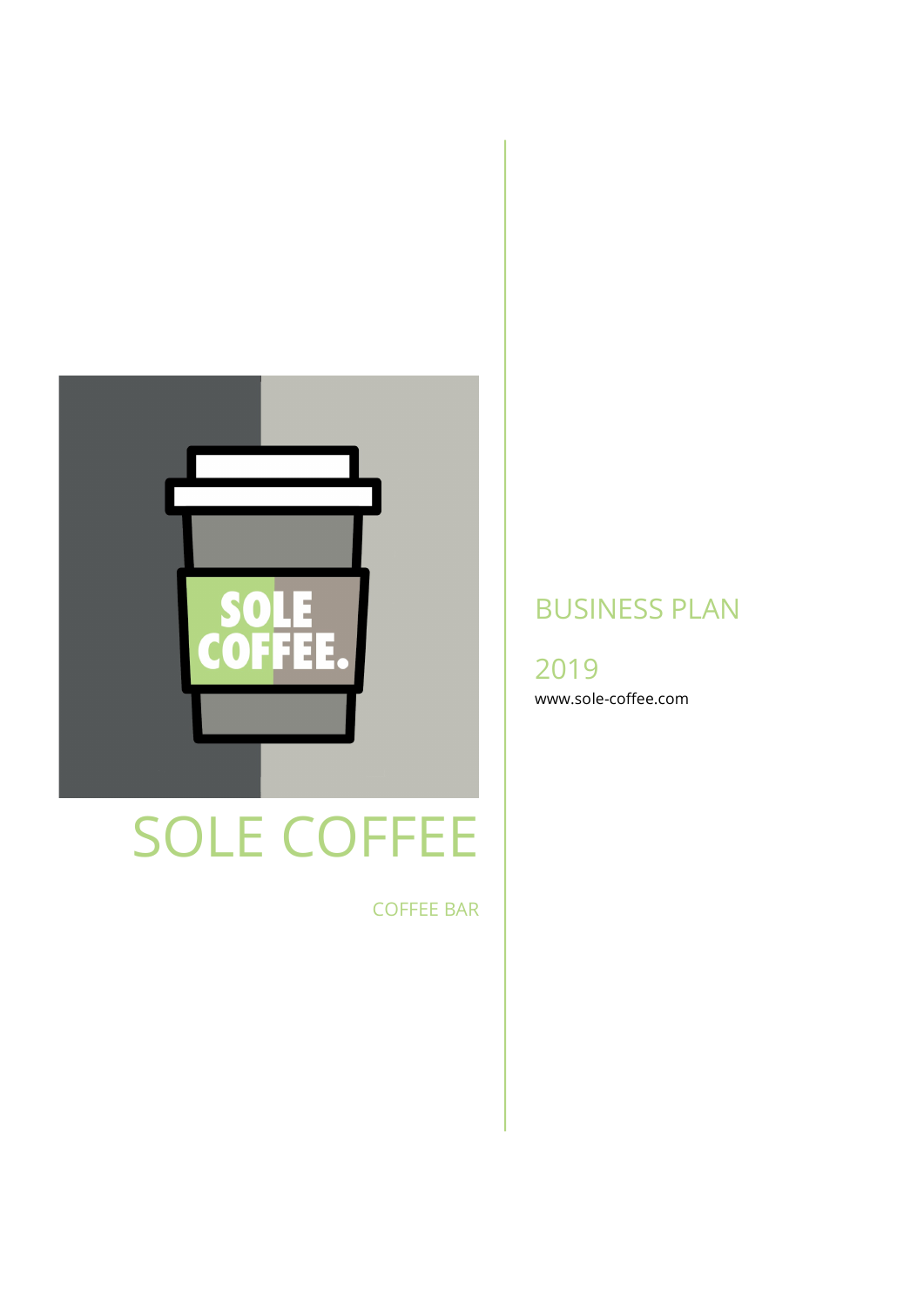# **BUSINESS PLAN**

### COMPANY OVERVIEW

Sole Coffee's mission is to provide Newcastle upon Tyne with a new way of consuming coffee. Sole Coffee is a sneaker and streetwear themed coffee bar determined to become a daily necessity for sneakerheads and streetwear enthusiasts in and around Newcastle. Combining artisanal coffee and a community hub store experience, we aim to deliver fantastic coffee and a fantastic in-store experience where customers can enjoy a fresh way of consuming coffee and engage in creative conversation.

#### A WORD OR TWO ABOUT OUR FOUNDERS

Sole Coffee is an independent coffee shop jointly owned by Cameron Poole and Daniel Lord. Cameron and Daniel met four years ago when they were employed at Size?, one of the UK's leading and most respected footwear retailers. They both shared a passion for sneakers and streetwear culture. Drawing on their previous experience in hospitality and cafés, the idea for Sole Coffee was born: a sneaker and streetwear themed mobile coffee cart which they took to local food markets and sneaker events. Since then, they have gained a cult following amongst those in the know and have decided to open their first brick and mortar store in the heart of Newcastle.

They are currently looking to lease a café situated at Unit 7, Nelson Street and wish to undertake an extensive interior refurbishment (including re-branding) at an estimated cost of £80,000 with a further £30,000 to be used as working capital. To achieve this vision, they are seeking £80,000 from Kickstarter and £30,000 working capital from director's loans.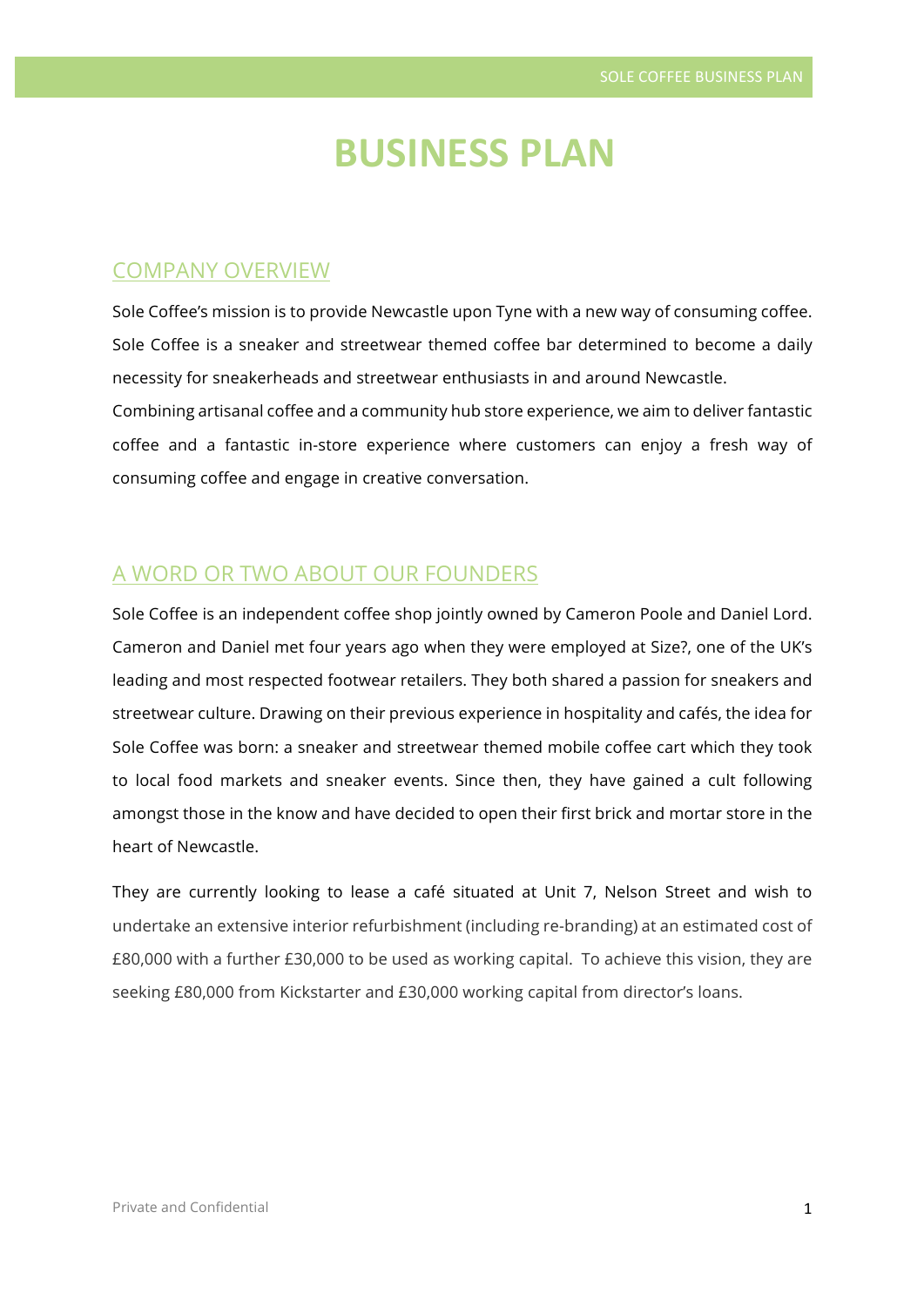# MARKETS, PRODUCTS AND THE OPPORTUNITY

Currently there is nowhere in Newcastle for like-minded sneaker and streetwear enthusiasts to go and meet, grab a coffee and engage in discussion about subjects dear to their heart: sneakers and everything associated with sneaker culture. Sole Coffee aims to change that.

With four in five coffee drinkers wanting to customize their drink (Mintel, 2018), customization and customer centricity are at the heart of Sole Coffee's offering. Sole Coffee will offer its customers the best prepared coffee in the area, in collaboration with Ouseburn Coffee Co. who will supply our beans and Ripple Maker, who provide techniques for personalizing designs onto your drinks.

We will serve a range of classic coffees such as lattes, cappuccinos and flat whites but will also offer a few signature drinks such as the Ice Ice Baby (a vanilla bean iced coffee) as well as the Bonita Pineapplebum (a grilled pineapple latte that has already developed cult status already from sales made via our mobile coffee cart).

With the help of our friends at Ripple Maker, we will make our customers anything they want because at the end of the day, it's their drink!

#### SWOT ANALYSIS

With the coffee shop market expected to grow by 40% in value over the next five years in the U.K (Mintel, 2018). The current market in Newcastle consists of the usual chains such as Costa Coffee and Pret A Manger and also established fast food/snacks suppliers such as Greggs and McDonalds. Finally, there are independents, providing a more unique environment in which to enjoy coffee and socialize.

Sole Coffee occupies a unique space within these independents, appealing to a youthfully minded consumer who has a passion for sneaker culture and streetwear. We know and understand this consumer as we are part of that self-same culture. We also know that if we get it right, our customers are likely to prove very loyal. Authenticity is a key driver here, and we are all about authenticity. If we get it right, we believe we are on a path to success as we will develop a very loyal following.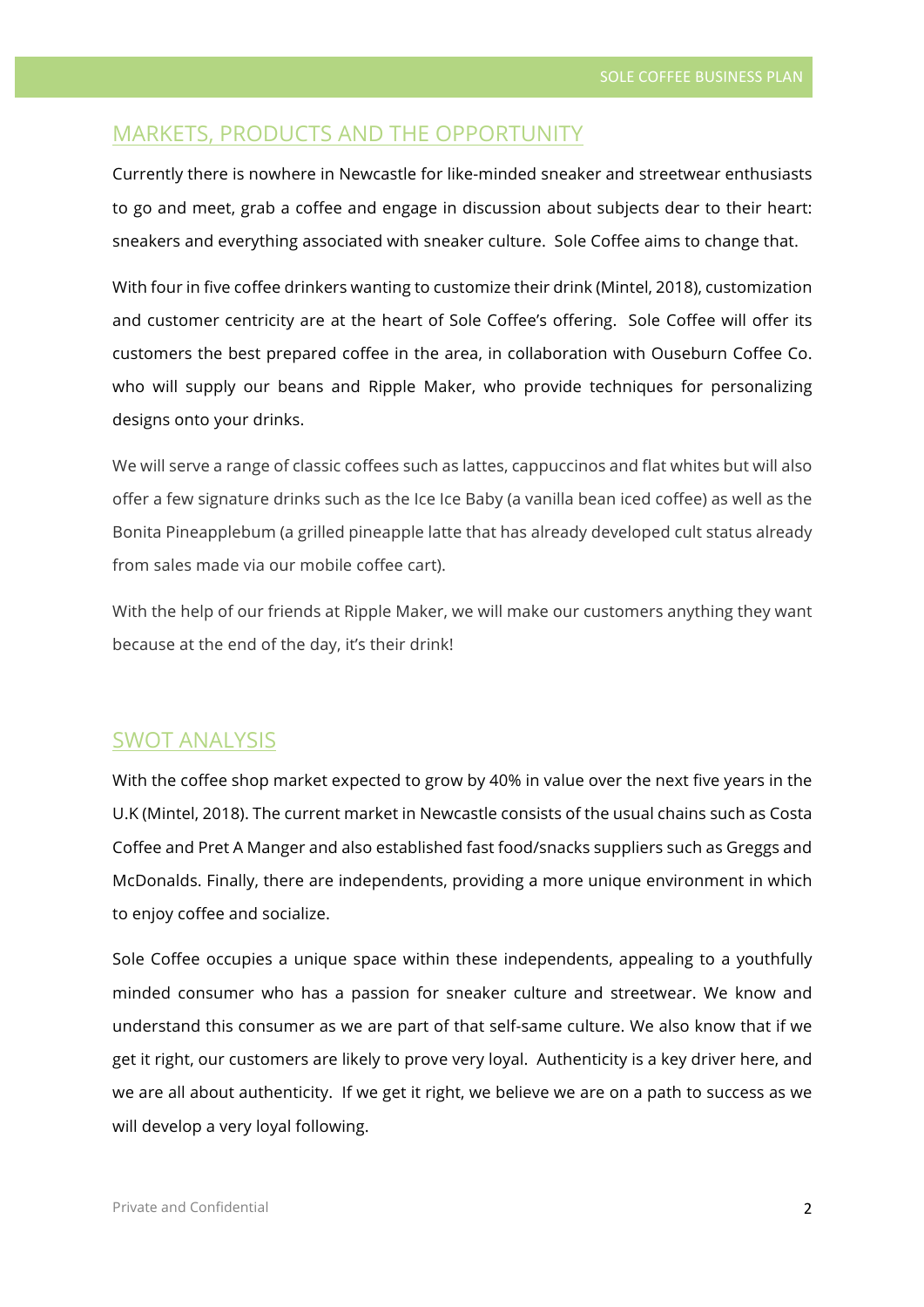#### **Our SWOT analysis came out looking like this:**

#### **Strengths**

- Connectivity with our consumer
- Run by sneakerheads for sneakerheads
- Stress on authenticity: as style gurus we know our stuff
- Loyal customer base

#### **Weaknesses**

- Target consumer is niche
- Sneaker and streetwear trend may decline (although currently no indications)
- Limited resources for investment
- New and independent

#### **Opportunities**

- We offer a unique coffee shop environment with no direct competitors in Newcastle (or the UK for that matter)
- We are tech savvy and experienced bloggers/Instagrammers who know how to exploit digital marketing, social media etc.
- Given our footwear retail backgrounds, we are well-connected with retailers, opinion formers and industry figures such as designers

#### **Threats**

- Economic downturn
- Competition from larger organisations able to offer a lower price proposition
- Coffee shop market already well-established.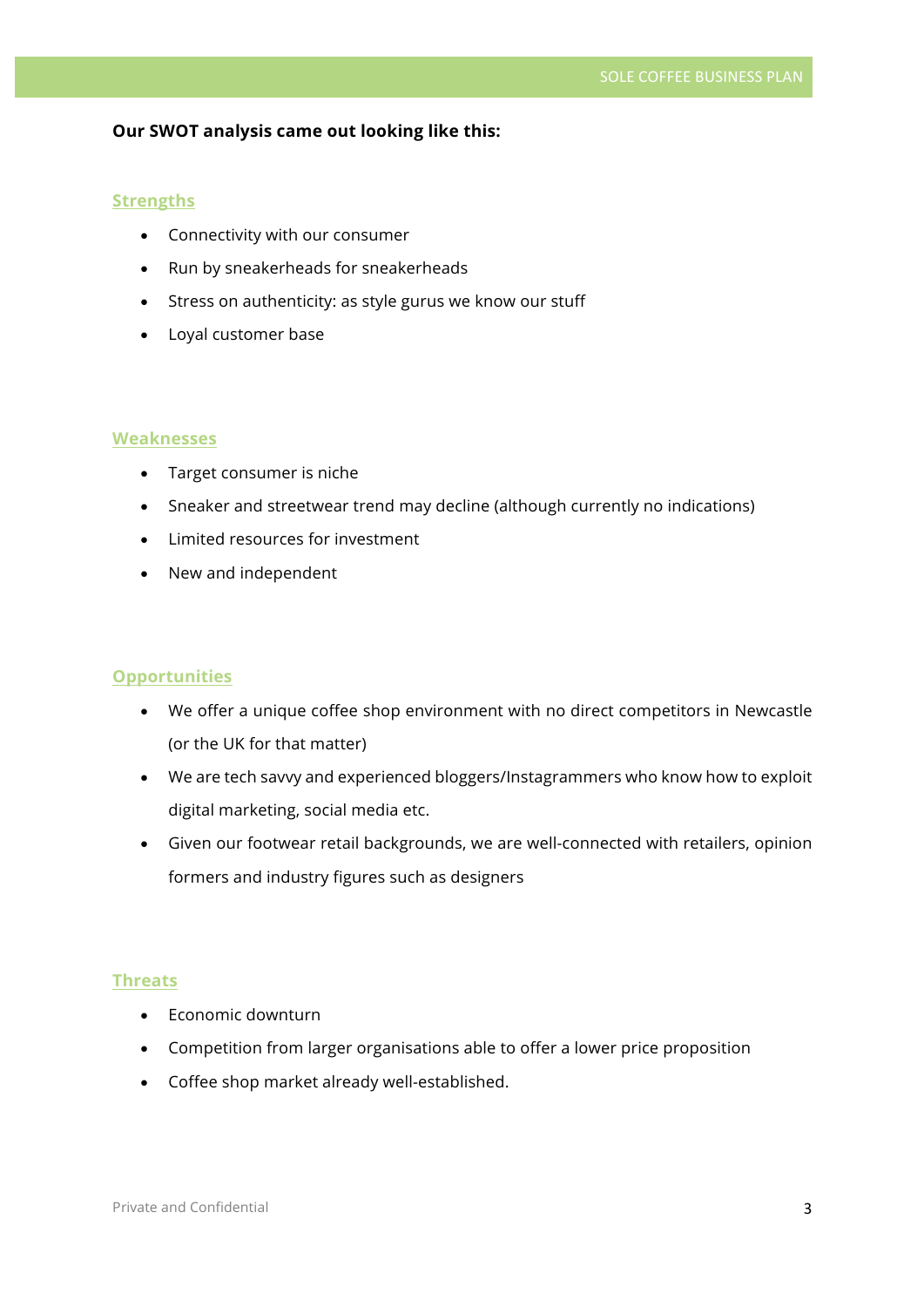#### OPERATING PLAN

- Sourcing and Order Fulfilment: Sole Coffee will source coffee beans and food products from ethical suppliers. Sole Coffee will also provide a supplier questionnaire form to check the legitimacy of the company and compliance with all relevant legislation (see appendix A).
- Payment: In addition to accepting payment by cash and credit cards/debit cards, we also pay our suppliers within industry standard of 30 days of invoice. Sole Coffee owners will be paid PAYE and will outsource its payroll to save cost of staff, this can be processed for 80p per payslip.
- Technology: Fairly simple EPOS system which allows for collection of data and loyalty cards as well as stock control and accurately measures sales.
- Key Customers: Loyalty scheme will connect to EPOS system which could allow for cross brand marketing deals with companies like END. or Union Clothing to get 10% off items.
- Key Employees and Organization: As the company grows, we will provide in house training to potential employees, alongside our suppliers giving coffee training for their product. Once passed barista training, they will receive an enhanced payment this will help with staff retention and also staff development for future stores.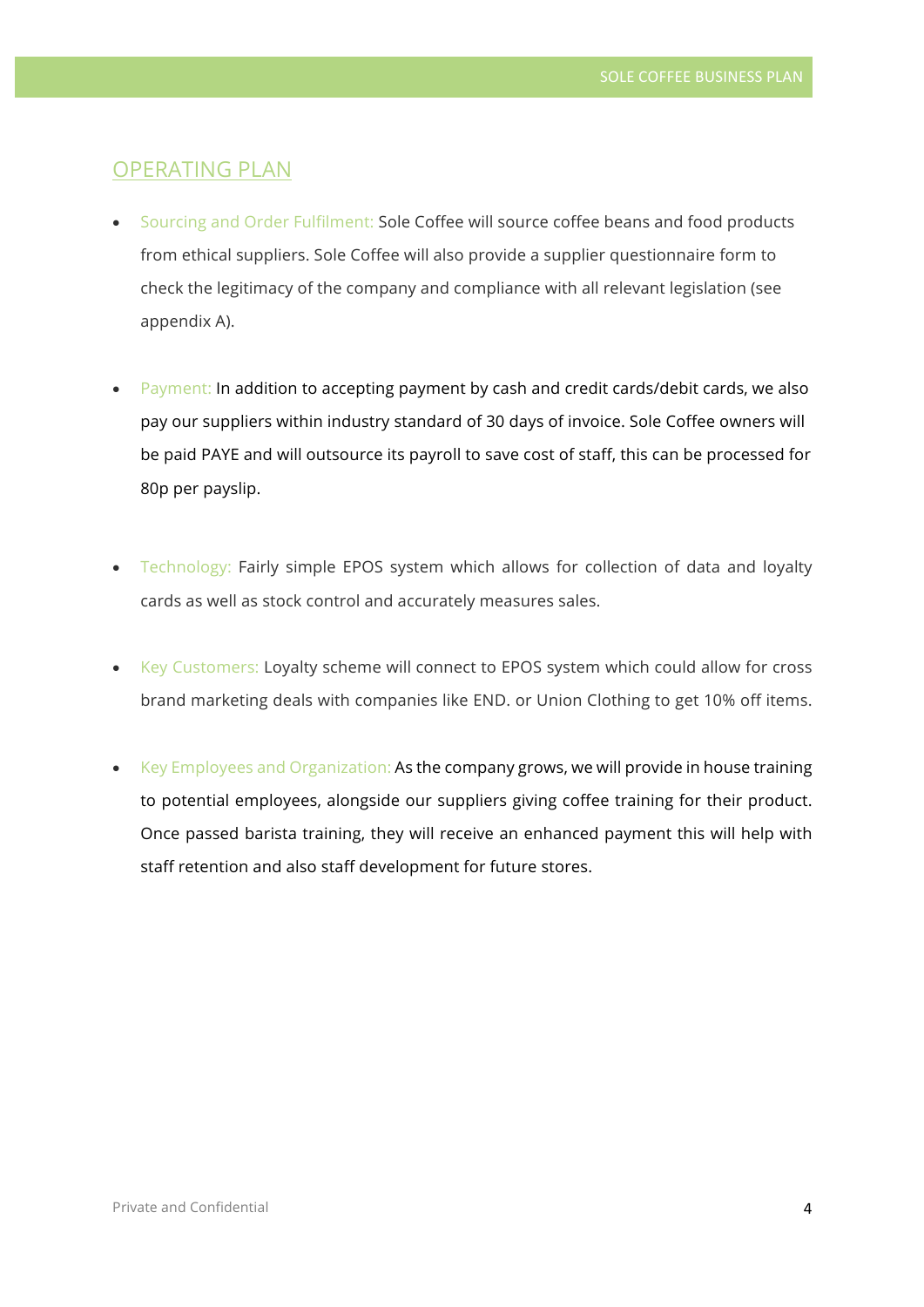## **THE MATHS**

We have been operating the Sole Coffee mobile coffee cart for a year under our sole ownership. To this end we can prove our gross and operating margins together with return on capital. We have gained experience from our coffee cart and will continually refine the formula to maximise returns without compromising on quality or at the expense of customer satisfaction. The table below notes the key financial indicators of the brick and mortar store.

| SOLE COFFEE KEY PERFORMANCE INDICATORS  |                                       |
|-----------------------------------------|---------------------------------------|
| Sales per unit (per annum – net of VAT) | 252,000*                              |
| Square foot of unit                     | 504                                   |
| Sales mix drink/food/miscellaneous      | 75% drink, 20% food, 5% miscellaneous |
| Gross margin                            | 73%                                   |
| Capital cost                            | 80,000                                |
|                                         | *Assuming no seasonal variation       |

# Private and Confidential 5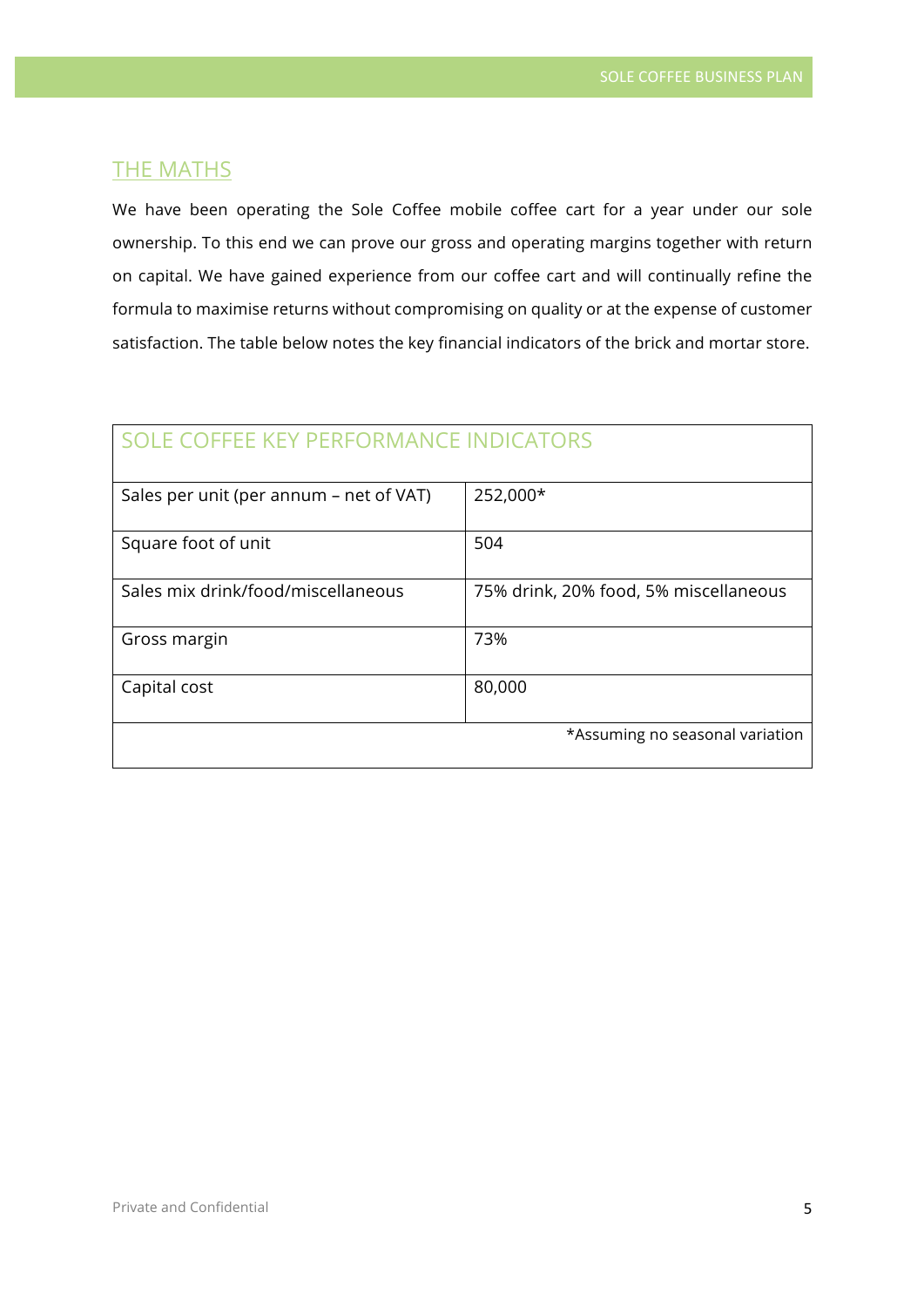# PROFIT AND LOSS FORECAST

|                             |          |          |             | Annual    |                         |
|-----------------------------|----------|----------|-------------|-----------|-------------------------|
| <b>Weekly Take: gross</b>   | 6500     |          |             | 78000     |                         |
| <b>Monthly Gross</b>        | 26000    |          |             | 312000    |                         |
| <b>Month Net</b>            | 21666.67 |          |             | 260000.00 |                         |
|                             |          |          |             |           |                         |
|                             |          |          |             |           |                         |
|                             |          |          |             |           |                         |
| <b>Sales Drinks</b>         | net      | 16250    | 250 per day | 195000    |                         |
| <b>Cost of Sales</b>        |          | 4062.5   |             | 48750     |                         |
| <b>Sales Food</b>           | net      | 4333.34  |             | 52000.08  |                         |
| <b>Cost of Sales</b>        |          | 1516.67  |             | 18200.04  |                         |
| <b>Sales Misc</b>           | net      | 1083.33  |             | 12999.96  |                         |
| <b>Cost Misc</b>            |          | 270.83   |             | 3249.96   |                         |
|                             |          |          |             |           |                         |
| <b>TOTAL SALES</b>          | net      | 21666.67 |             | 260000.00 |                         |
| <b>Total Cost of Sales</b>  |          | 5850     |             | 70200     |                         |
|                             |          |          |             |           |                         |
| <b>GROSS MARGIN</b>         |          | 15816.67 | 73.00       | 189800.00 | includes cups sugar etc |
|                             |          |          |             |           |                         |
| Payroll                     |          | 4500     | 20.77       | 54000     |                         |
|                             |          |          |             |           |                         |
| <b>GROSS PROFIT</b>         |          | 11316.67 |             | 135800.00 |                         |
|                             |          |          |             |           |                         |
| Other Income                |          |          |             | 0         |                         |
|                             |          |          |             |           |                         |
| <b>OVERHEADS</b>            |          |          |             | 0         |                         |
|                             |          |          |             |           |                         |
| <b>Adv and Publicity</b>    |          | 350      |             | 4200      |                         |
| <b>Bank Charges</b>         |          | 2500     |             | 30000     |                         |
| <b>Cleaning Materials</b>   |          | 200      |             | 2400      |                         |
| <b>Commisions</b>           |          | 0        |             | 0         |                         |
| <b>Equipment Hire</b>       |          | 80       |             | 960       |                         |
|                             |          |          |             |           |                         |
|                             |          |          |             |           |                         |
| Electric                    |          | 600      |             | 7200      |                         |
| Gas                         |          | 250      |             | 3000      |                         |
| <b>Insurances</b>           |          | 500      |             | 6000      |                         |
| <b>Cleaning Waste</b>       |          | 150      |             | 1800      |                         |
| Legal                       |          | 200      |             | 2400      |                         |
| <b>Management Expenses</b>  |          | 100      |             | 1200      |                         |
| Motor                       |          | 0        |             | 0         |                         |
| Print and Postage           |          | 120      |             | 1440      |                         |
| Rates                       |          | 826      |             | 9912      |                         |
| Water                       |          | 80       |             | 960       |                         |
| Rent and Service Charge     |          | 1500     |             | 18000     |                         |
| <b>Repairs and Renewals</b> |          | 200      |             | 2400      |                         |
| Security                    |          | 0        |             | 0         |                         |
| Sundry                      |          | 90       |             | 1080      |                         |
| Tel                         |          | 40       |             | 480       |                         |
| <b>Staff Incentive</b>      |          |          |             | 0         |                         |
| <b>Uniforms</b>             |          | 50       |             | 600       |                         |
|                             |          |          |             |           |                         |
| <b>TOTAL OVERHEADS</b>      |          | 7836     |             | 94032     |                         |
|                             |          |          |             |           |                         |
| <b>TRADING PROFIT</b>       |          |          |             |           |                         |
|                             |          | 3480.67  |             | 41768.00  |                         |
| <b>ANNUALISED</b>           |          | 41768.00 |             | 41768.00  |                         |
|                             |          |          |             |           |                         |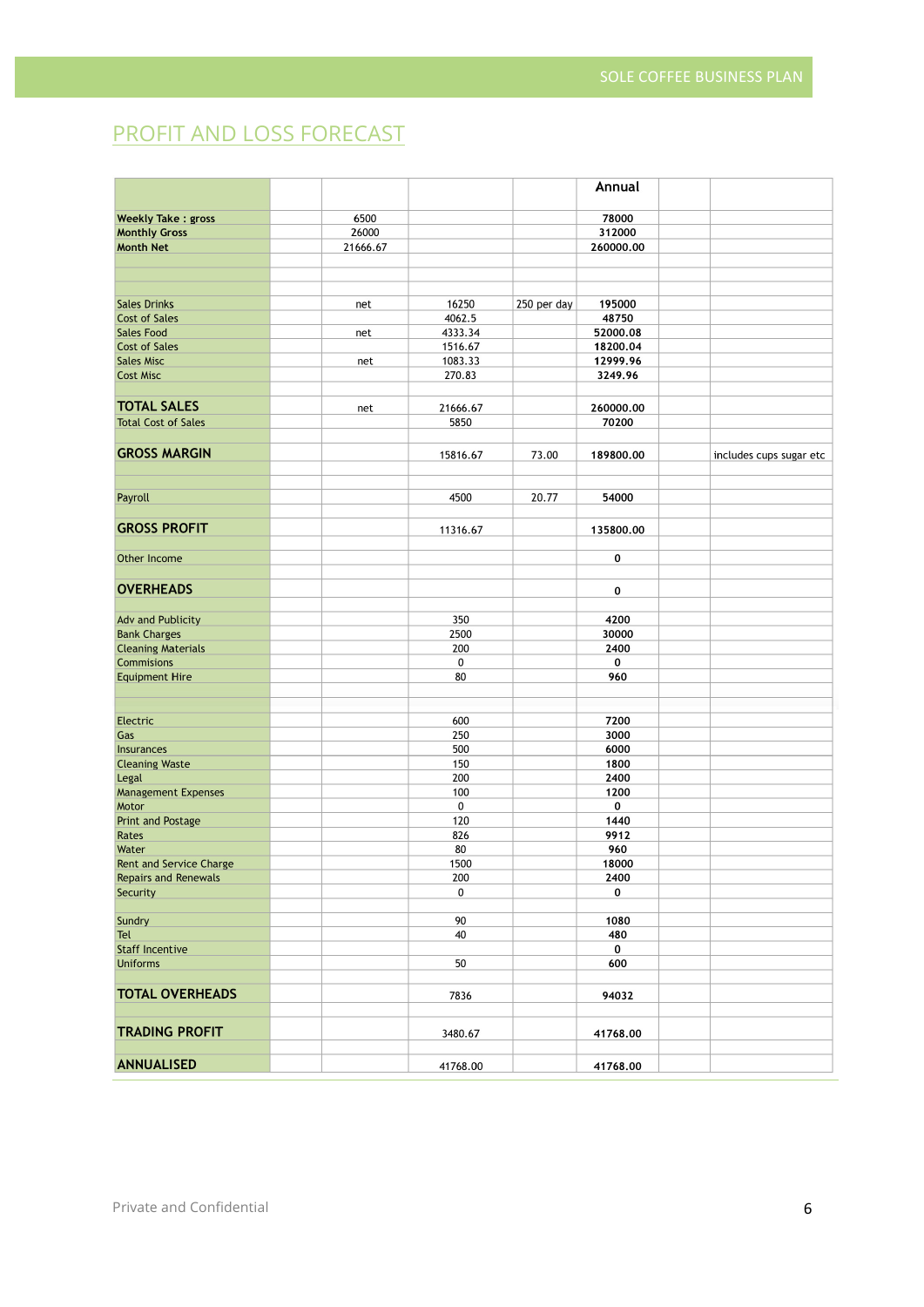# GROSS PROFIT ANALYSIS

#### Drink

- Coffee cost 25p per cup, Ouseburn Coffee Co.
- Milk avg 15p per cup
- Cup and consumable 10p per cup

#### Food analysis

• Doughnuts and hot food 65% gross profit sourced from Proven Goods and independent food suppliers

#### Magazine/miscellaneous

- SneakerFreaker and Fantastic Man 25% profit on these goods. SneakerFreaker RRP £6.99 costs £5.25 to buy with a profit of £1.74 (vat exempt)
- Crep protect shoe cleaning products RRP £10 net of vat £8.33, cost to buy is £6.25, net profit of £2.08 24%

| <b>Sole Coffee</b>       |        |        |        |        |        |        |        |        |        | Month 1 Month 2 Month 3 Month 4 Month 5 Month 6 Month 7 Month 8 Month 9 Month 10 Month 11 Month 12 |        |        |
|--------------------------|--------|--------|--------|--------|--------|--------|--------|--------|--------|----------------------------------------------------------------------------------------------------|--------|--------|
| <b>Cash Flow</b>         |        |        |        |        |        |        |        |        |        |                                                                                                    |        |        |
|                          |        |        |        |        |        |        |        |        |        |                                                                                                    |        |        |
| <b>OPENING&amp;B/FWD</b> | 30,000 | 21,124 | 31,796 | 40,068 | 49,240 | 58,912 | 51,334 | 58,506 | 70,778 | 62,950                                                                                             | 72,622 | 80,794 |
| <b>Crediters</b>         | 9050   | 7500   | 9900   | 9000   | 7500   | 8650   | 8000   | 7900   | 8000   | 8500                                                                                               | 9000   | 8000   |
| Payroll                  | 4500   | 4500   | 4500   | 4500   | 4500   | 4500   | 4500   | 4500   | 4500   | 4500                                                                                               | 4500   | 4500   |
| Insurance                | 500    | 500    | 500l   | 500    | 500    | 1000   | 500    | 500    | 500    | 500                                                                                                | 500    | 500    |
| <b>VAT</b>               |        |        |        |        |        | 16600  |        |        | 16000  |                                                                                                    |        | 16500  |
| Rent                     | 1500   | 1500   | 1500   | 1500   | 1500   | 1500   | 1500   | 1500   | 1500   | 1500                                                                                               | 1500   | 1500   |
| Rates                    | 826    | 828    | 828    | 828    | 828    | 828    | 828    | 828    | 828    | 828                                                                                                | 828    | 828    |
| Loan                     | 2500   | 2500   | 2500   | 2500   | 2500   | 2500   | 2500   | 2500   | 2500   | 2500                                                                                               | 2500   | 2500   |
|                          |        |        |        |        |        |        |        |        |        |                                                                                                    |        |        |
| <b>Total Outgoings</b>   | 18,876 | 17328  | 19728  | 18828  | 17328  | 35578  | 17828  | 17728  | 33828  | 18328                                                                                              | 18828  | 34328  |
| Income                   | 10000  | 28000  | 28000  | 28000  | 27000  | 28000  | 25000  | 30000  | 26000  | 28000                                                                                              | 27000  | 27000  |
| Balance                  | 21,124 | 31,796 | 40,068 | 49,240 | 58,912 | 51,334 | 58,506 | 70,778 | 62,950 | 72,622                                                                                             | 80,794 | 73,466 |

## EXAMPLE CASH FLOW FORECAST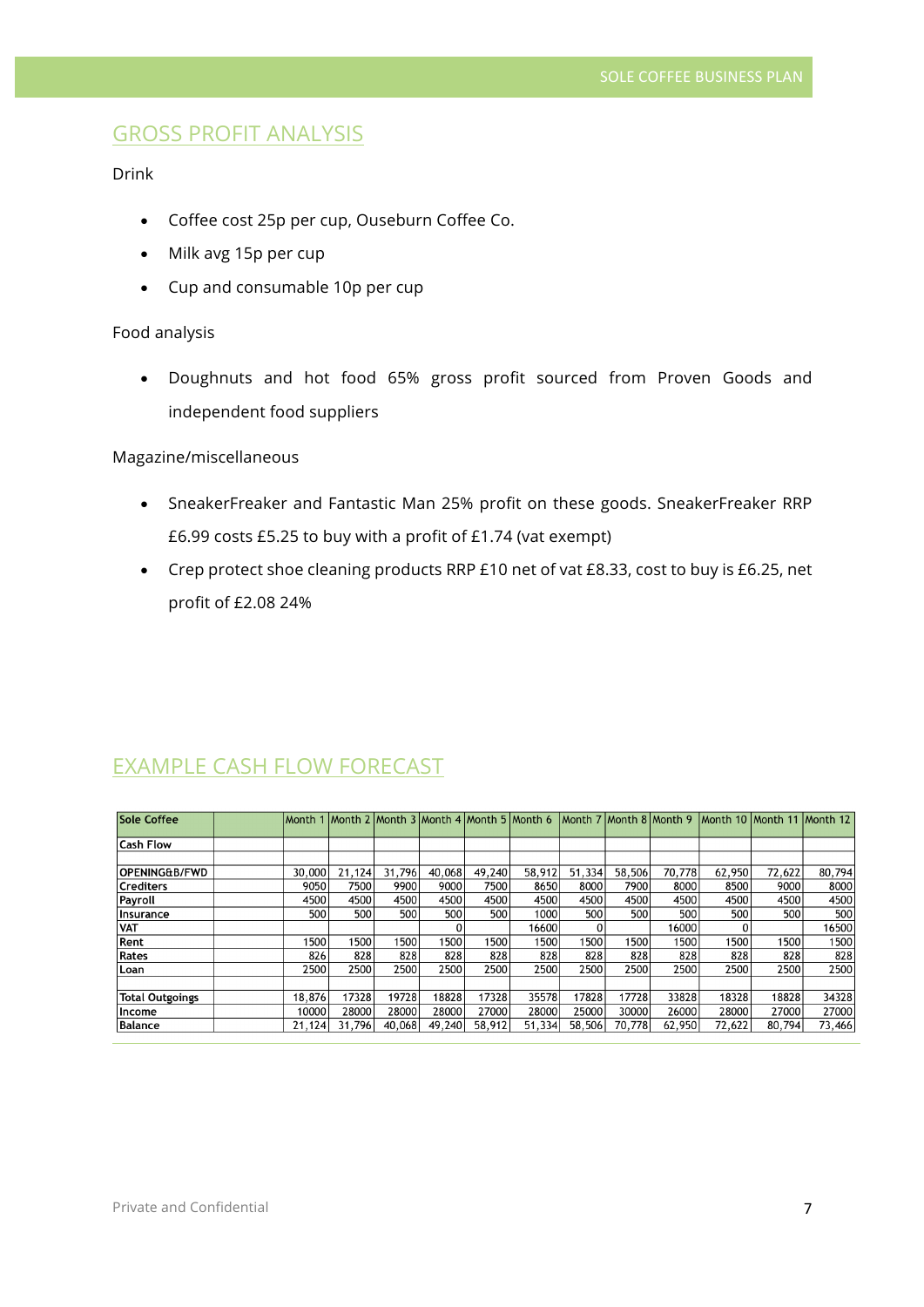# CASH FLOW ANALYSIS

- 30,000 opening balance from directors' loan for working capital
- VAT free on takeaway drinks and first 80,000 turnover
- Forecast includes for one insurance claim
- Forecast shows monthly variations including slow start until advertising and promotion increases trade
- Forecast shows 30 days credit from suppliers, but includes deposits on utilities
- Forecast shows rent and rates, but it would be hoped the landlord would give a rent free period of at least 12 months
- £80,000 Kickstarter loan, monthly repayments of £2,500 over 3.5 years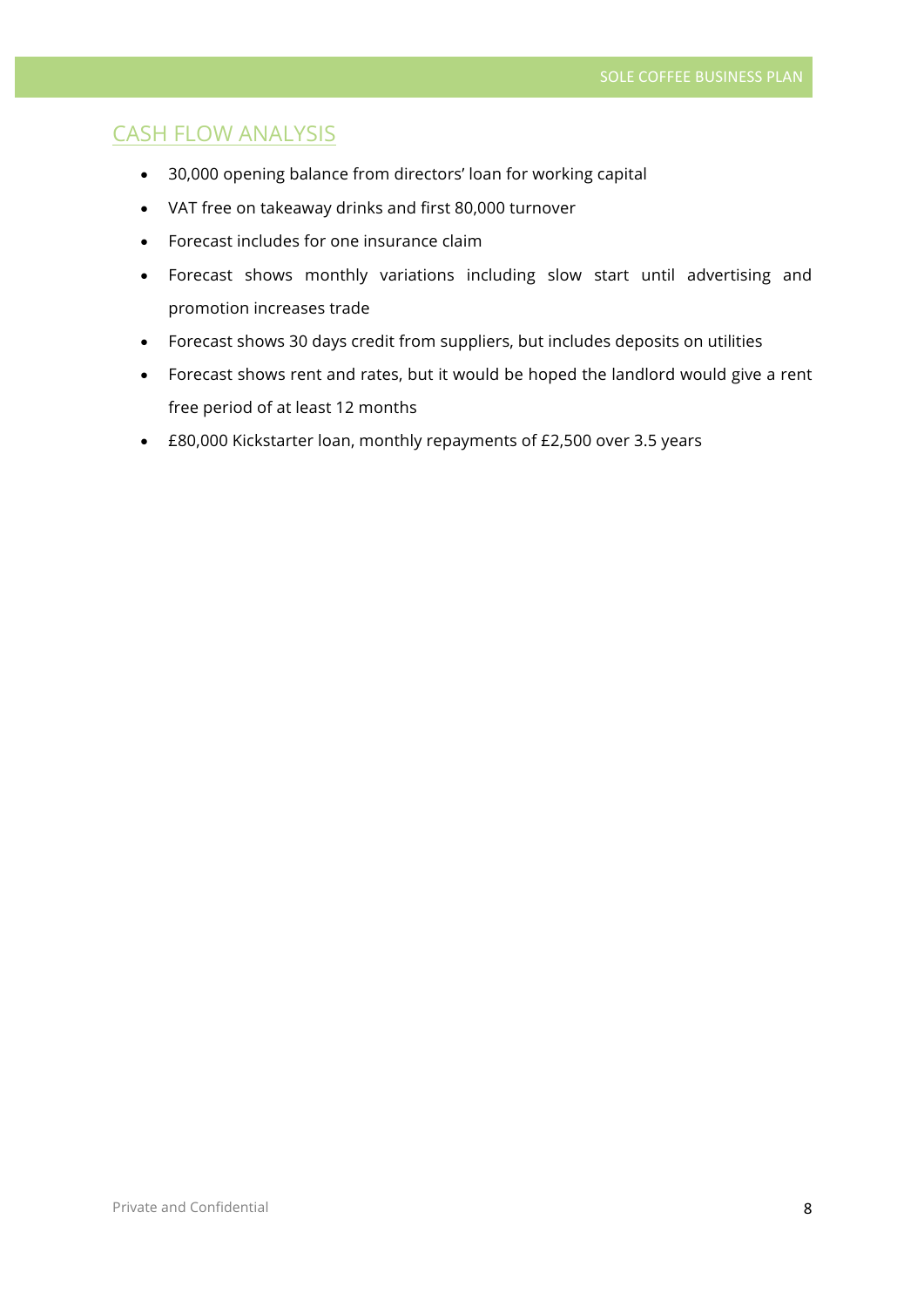# APPENDIX

#### **SUPPLIER QUESTIONAIRRE**

|           |                         |                                                                                                                                     |            |        | <b>Checked Date:</b> |            |            |             |
|-----------|-------------------------|-------------------------------------------------------------------------------------------------------------------------------------|------------|--------|----------------------|------------|------------|-------------|
|           |                         |                                                                                                                                     |            |        |                      |            |            |             |
|           |                         |                                                                                                                                     |            | By:    |                      |            |            |             |
|           |                         |                                                                                                                                     |            |        | Approved By:         |            |            |             |
| Supplier: |                         |                                                                                                                                     | Address:   |        |                      |            |            |             |
|           | Telephone:              |                                                                                                                                     |            |        |                      |            |            |             |
| Fax:      |                         |                                                                                                                                     |            |        |                      |            |            |             |
| Contact:  |                         |                                                                                                                                     | Post Code: |        |                      |            |            |             |
|           | Product Supplied:       |                                                                                                                                     |            |        |                      |            |            |             |
| Frozen    | Chilled                 | Fresh Fruit and Vegetables                                                                                                          |            | Dried  |                      | Tinned     |            | Other       |
| 1.        | Are you a               | Manufacturer                                                                                                                        |            | Grower |                      | Wholesaler |            |             |
|           |                         | Other                                                                                                                               |            |        |                      |            |            |             |
| 2.        | associated regulations? | Do all products supplied to you conform with the Food Safety Act 1990 and                                                           |            |        |                      |            | <b>YES</b> | <b>NO</b>   |
| 3.        | requirement?            | Do all products supplied to you conform with all statutory compositional                                                            |            |        |                      |            | <b>YES</b> | <b>NO</b>   |
|           |                         |                                                                                                                                     |            |        |                      |            |            |             |
| 4.        | deteriorate?            | Do you have adequate storage facilities to ensure the product will not                                                              |            |        |                      |            | <b>YES</b> | <b>NO</b>   |
| 5.        |                         | Where applicable, do your storage facilities conform to the requirements of<br>the regulations made under the Food Safety Act 1990? |            |        |                      |            | <b>YES</b> | <b>NO</b>   |
| 6.        |                         | Do you operate a stock rotation system?                                                                                             |            |        |                      |            | <b>YES</b> | <b>NO</b>   |
| 7.        |                         | Do you carry out product testing/sampling?                                                                                          |            |        |                      |            | <b>YES</b> | <b>NO</b>   |
|           | If yes, is it:          |                                                                                                                                     |            |        |                      |            | 100%       | Statistical |
| 8.        |                         | Are testing/sampling results available for inspection?                                                                              |            |        |                      |            | <b>YES</b> | <b>NO</b>   |
| 9.        |                         | Do you carry out bacteriological testing?                                                                                           |            |        |                      |            | <b>YES</b> | <b>NO</b>   |